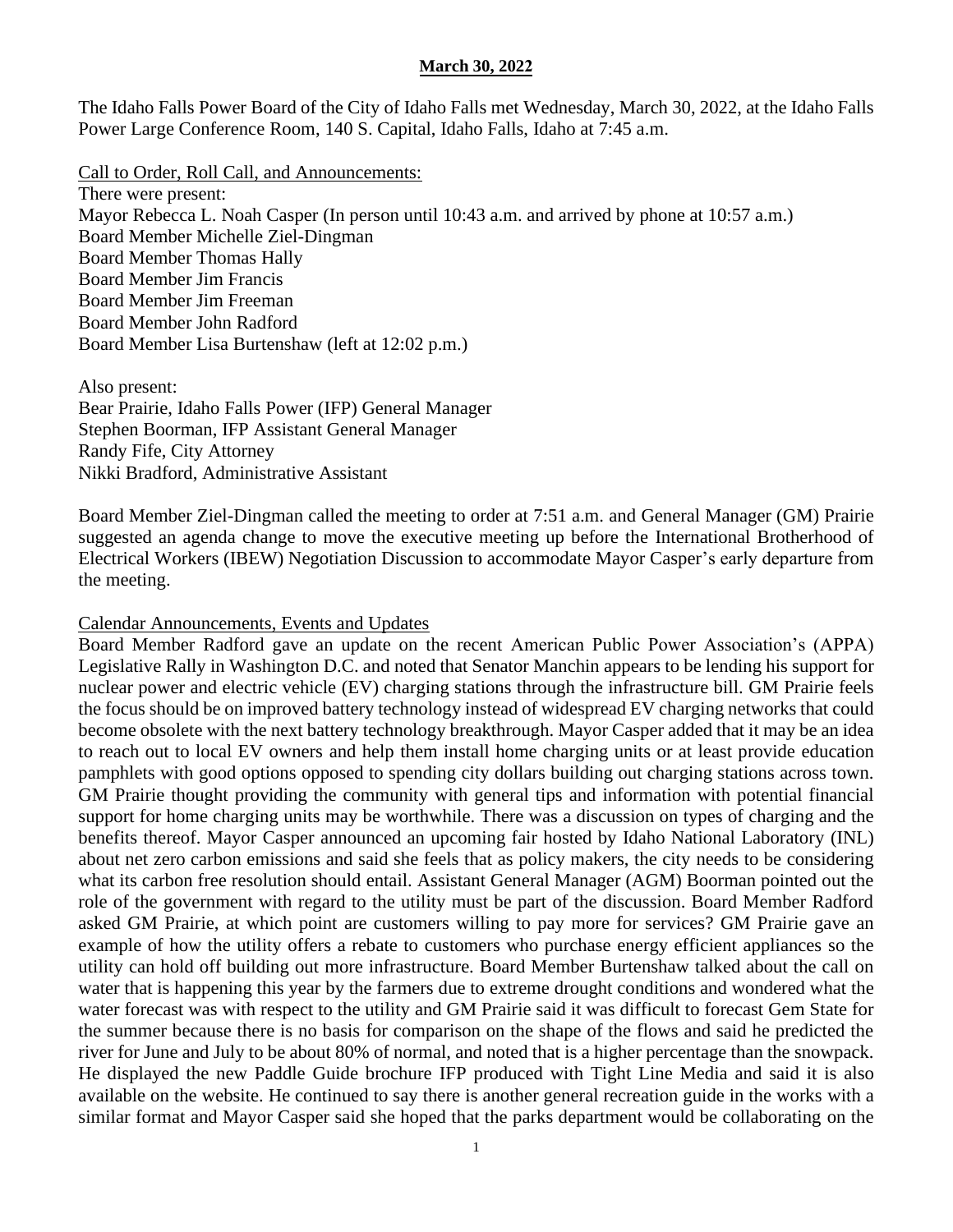brochure. GM Prairie was unsure what was meant by the Mayor's statement but explained that IFP paid for this work since these are in our Federal Energy Regulatory Commission (FERC) project boundary and we are required to provide recreation opportunities on the sites. He said he did send down some of the brochures for parks to give out and is always willing to coordinate. GM Prairie reminded the Board of the upcoming Paine substation ribbon cutting event.

## Board Policy No. 4 – Utility-Wide Market Based Compensation Review

GM Prairie reviewed the annual process and methodology and clarified the "utility-wide" language in the policy applies to all utility employees and that this is an annual review with no proposed changes to the policy. He explained that the Milliman survey from last year is what is used as a reference and pointed out that a number of I-5 corridor utilities with regard to union positions increased wages by 14-18% and the other areas outside of the corridor increased 6-8% from what he has heard from other general managers. GM Prairie said he has to build the utility budget in the current persistent labor market and inflationary world and pointed out that inflation has rose at least 12% over the last four-year period, where IFP rates have not increased and estimated they may have to be increased by  $5 - 10\%$  this year. He explained an agenda change request to accommodate a Board Member's early departure from the meeting.

## Executive Session

It was motioned to move into Executive Session at 8:42 a.m. pursuant to the Idaho Code Section 74-206 (b) to consider the evaluation of an employee. At the conclusion of the Executive Session, the Board reconvened into Regular Board at 9:15 a.m. pursuant to the Idaho Code Section 74-206 (b). Motion passed unanimously.

## IBEW Negotiation Update

GM Prairie briefly outlined where the union negotiations were at and hopes to bring a contract to the next meeting where wage adjustments and succession planning will be discussed in more detail and the contract be put to a vote.

# Board Policy No. 5 – Financial Stability & Credit Worthiness

GM Prairie explained how the policy was put in place as the first utility policy and later adopted by the Board to capture institutional knowledge as well as outline management responsibilities to ensure staff is qualified and being properly trained and retained with a competitive wage & benefits package. He said the policy is to also outline Board responsibilities to make appropriate decisions that are beneficial to the utility. GM Prairie explained the monthly, quarterly and annual reporting requirements and pointed out that he has not received financial statements in over a year from finance, but knows the accountants are working on the staffing and software issues. Board Member Burtenshaw requested a financial update once things get worked out in the next meeting. Mayor Casper explained how the city has centralized accounting and not enough staff to properly cover the enterprise funds. There was a discussion on new integrated software systems, upgrading existing accounting systems and staffing. GM Prairie pointed out that the city needs to upgrade and maintain the current accounting system, while beginning the process of finding a more integrated system for the city. There was a discussion about succession planning from the policy's perspective and how it applies to the utility. Board Member Francis pointed out that while the policy may not identify who might step into a position, it should leave clear direction and document legacy information for the next person stepping in. Board Member Hally asked if succession planning is considered an outdated concept.

# Annual Report / 2022 Operations Review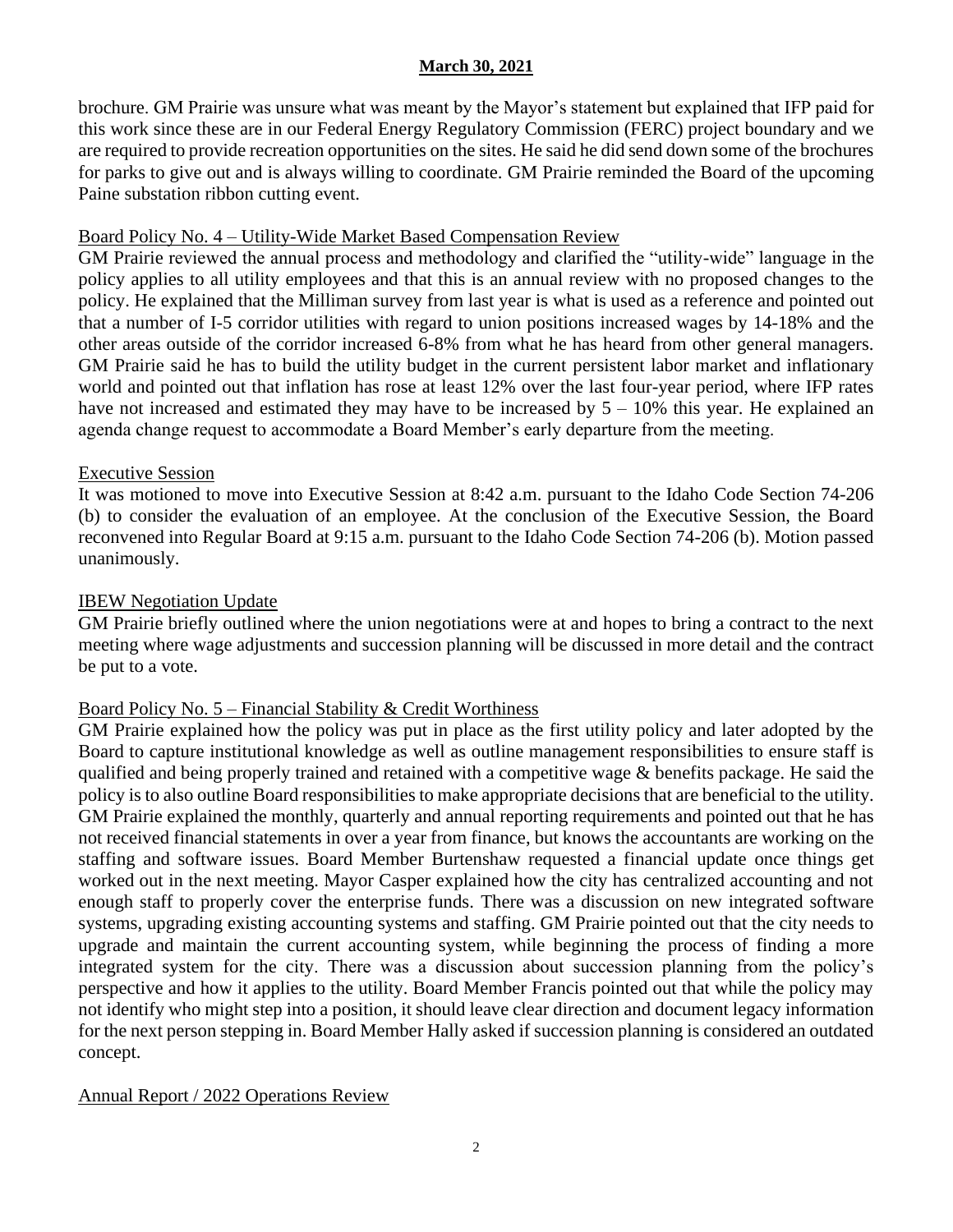GM Prairie reviewed the target fund balances and pointed out that \$20 million in the rate stabilization fund should be increased due to events that are difficult to predict or control like extreme weather, drought conditions, high market prices and volatility he is seeing. He would like to collapse the \$3 million energy conservation fund into general operations since it no longer makes sense to have a separate fund due to recent legal advice from City Attorney Fife. GM Prairie pointed out that the fiber fund has been added, but located underneath the power fund so the money can be kept separate for rate setting. GM Prairie would like to exit the maintenance equipment replacement fund (MERF) to lend more flexibility and ease on budgeting and replacing vehicles when needed and not when scheduled and said the municipal services director supports the move from his understanding in speaking with the City Controller. Board Member Freeman said it made sense and would be one less department for municipal services (MS) to track. He reviewed the 2021 cost of service (COS) for fiscal year 2022 rate setting and explained the capital projects balance decrease and said the policy calls for at least 250 days of cash-on-hand and noted the utility's cash is beyond that amount. GM Prairie explained how the power cost adjustment (PCA) is derived and reminded the Board that there was \$1,457,795 in FY21 credits but pointed out there will be \$0 for FY22 due to expensive power supply purchases over peak periods and a drought year that severely reduced surplus energy sales. He reviewed the status of the Rocky Mountain Power (RMP) buyout and customer exchange with new service territory and AGM Boorman added the additional customers represent about a three percent growth and commented that the large-scale buyout has gone fairly smoothly despite how major the project has been from coordination, staffing and replacing old RMP infrastructure and added that staff has done an amazing job. Board Member Freeman asked if there has been positive feedback from the new customers and GM Prairie said there a few customers who do not agree with paying the 50% lost revenue charge and RMP overhead costs, which were approved and required by the Public Utilities Commission (PUC). GM Prairie continued to review the project timeline from 2021 and noted the utility is four to five months ahead of schedule (85% of 730 customers have been transferred to date) and gave credit to an amazing job by staff. Board Member Burtenshaw asked the definition of financially settled transactions and GM Prairie explained how the energy commodities market works and gave the example of hedging the market by pre-buying electricity, but not necessarily taking delivery on it. He continued to explain Bonneville Power Administration's (BPA) new summer and winter energy product, which he would like to partake. GM Prairie reviewed the peak load graphs and emphasized the surprising high peaks with correlating temperatures over the summer months of 2021. He reviewed the monthly load sold and noted the city is growing but also pointed out that as customers increase, the load has decreased likely due to energy efficiency initiatives like energy efficient appliances and the replacement of street lighting with light-emitting diodes (LED). GM Prairie explained the insurance renewal coverage for the hydro plants and pointed out that while the broker changed the insurer and underwriting have not changed. He reviewed the capital investments budget and talked about the utility's cyber security concerns given Russia's actions in the past and the current Ukraine invasion. GM Prairie explained the wholesale power supply in relation to COS and noted the utility came in a little over budget. He reviewed the forecasted power supply costs and talked about forward hedges and noted there have been no term trades in about a year due to the drought, but is looking to BPA to purchase heavy load for the summer and winter. He reviewed payment in lieu of taxes (PILOT) and noted that it is benchmarked from the APPA study and is hopeful their study will have more respondents lending to better accuracy in the next study. GM Prairie reviewed the rate sufficiency graphs and predicted that as the utility grows and as inflation persists, the revenue and the actual COS will be higher. He reviewed the utility labor trends and noted that employees are tending to retire when eligible, younger employees are not sticking around, and people are choosing lifestyle over money. GM Prairie talked about succession planning with anticipated retirements and plans to fill positions. He praised the operations manager for proudly sharing over 30 years of institutional knowledge with the superintendent, line crew foremen and dispatchers in his preparation for retirement. He explained his concerns with the warehouse manager retiring in the next year and leaving with over twenty years of institutional knowledge,